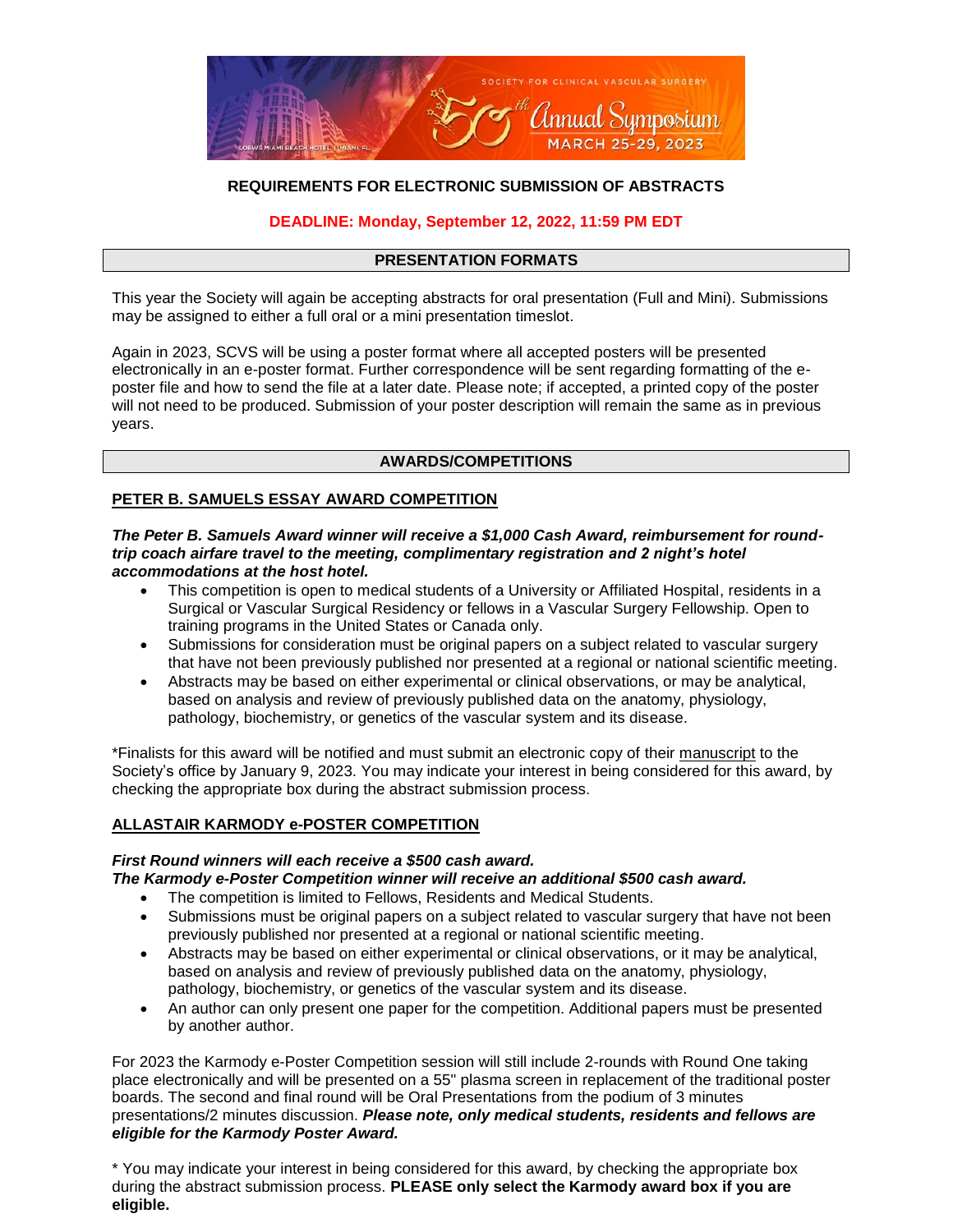## **ABSTRACT PREPARATION/SUBMISSION INSTRUCTIONS**

- Abstracts are to be authored, co-authored, or sponsored by a member of SCVS, and limited to 375 words.
- Abstracts must be submitted electronically at<https://tinyurl.com/SCVSSubmission22>**.** The deadline is September 12, 2022, 11:59 PM, EDT.
- Abstracts may be submitted for any of the following presentation formats:
	- o Oral, Mini or e-Poster
	- o e-Poster presentation only
- All abstracts must be structured using the following section headings *or they will not be accepted*:

**OBJECTIVE –** A brief statement of the purpose of the study and the current state of research in the field.

**METHODS –** The methods of study or experimental approach clearly, but briefly, defined.

**RESULTS –** A summary of the results of the study, including sufficient details to support those conclusions. These may be presented in a brief table.

**CONCLUSIONS –** A statement concerning the significance of the work and its possible implications for future research.

- One table, image or figure may be used within your abstract, and counts for 25 words.
- **No Institutional identifier should be made in the title or within the body of the abstract. Doing so could jeopardize an acceptance to the program.**
- Accepted abstracts will appear online and within the Society mobile app as submitted.
- Please note Case Reports (report on 1-3 patients) must be submitted under the Case Submission Portal. Case reports submitted under the Abstract category **will not** be considered.
- **Acceptance by the program committee and agreement by the author to present for full oral presentation at the Annual Meeting signifies that the author(s) acknowledges the requirement to submit a full manuscript for consideration to the** *Journal of Vascular Surgery***, the official journal of the SCVS, and will comply. Any exceptions must be approved by the SCVS Recorder. If this is not done then the SCVS reserves the right to limit submissions to future meetings. Abstracts accepted by the** *Journal of Vascular Surgery (JVS)* **will be published in the spring.**

# **ABSTRACT CATEGORIES**

To facilitate grading/scoring, abstracts are to be submitted in one of the listed categories. There is no quota for any category.

- Aortic-Thoracic / Aortic-Thoracoabdominal
- Aortic-Abdominal
- **Cerebrovascular**
- Collaboration
- Dialysis
- Education/Training
- Imaging
- Medical management of vascular disease
- Miscellaneous
- Peripheral Arterial Disease
- Venous
- Visceral/Renal